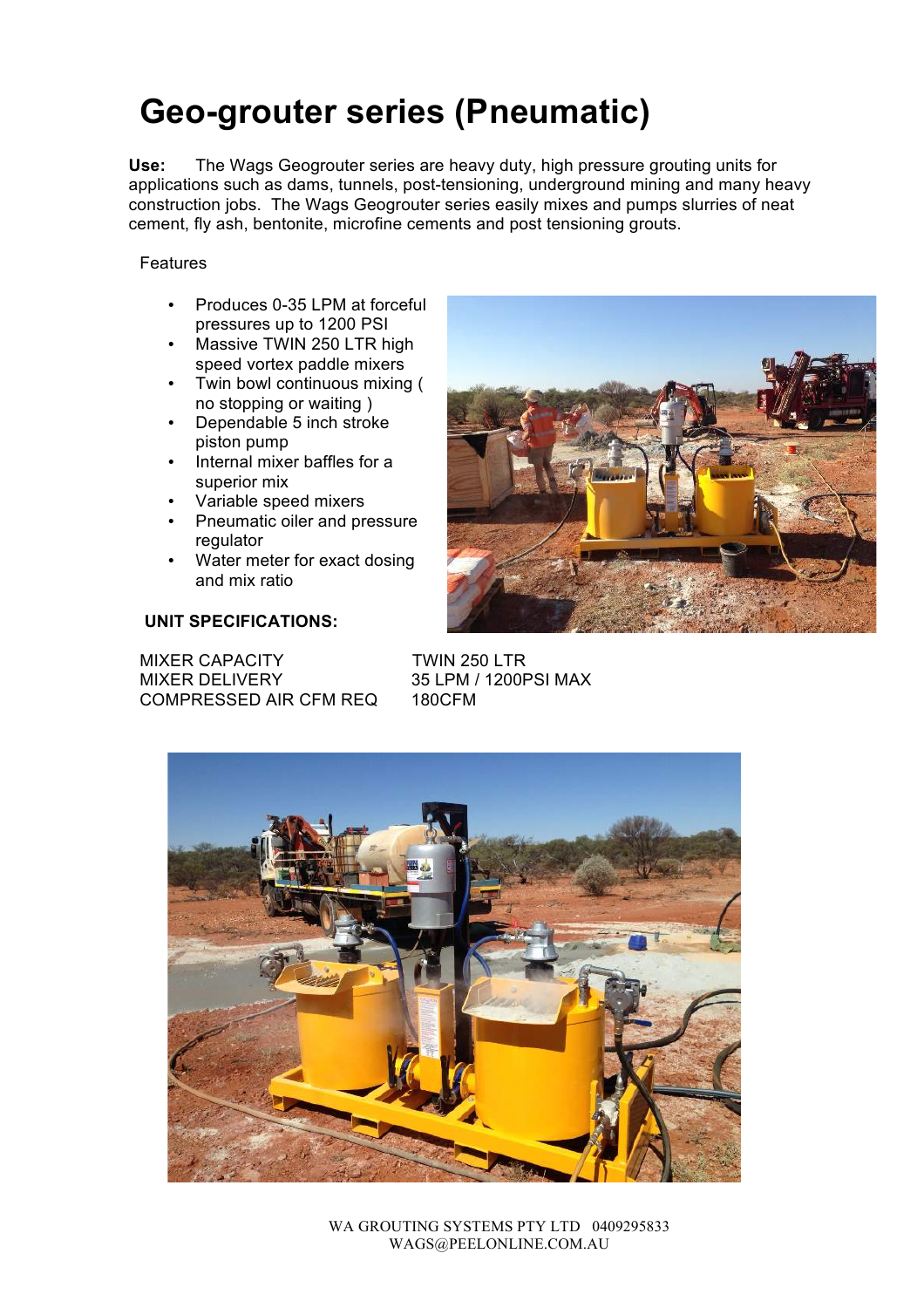

WA GROUTING SYSTEMS PTY LTD 0409295833 WAGS@PEELONLINE.COM.AU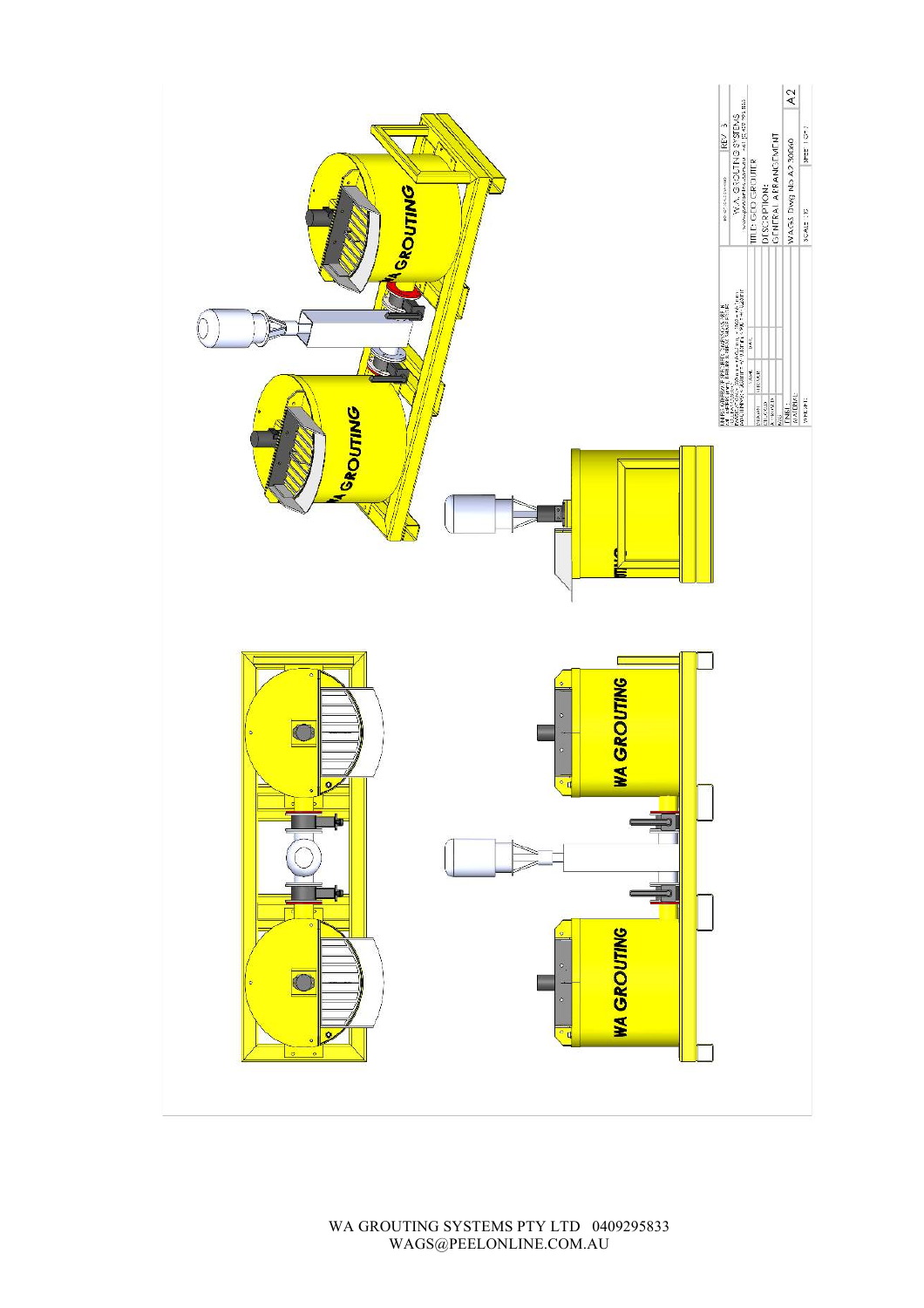# WAGS AIR MOTOR Geo-grouter /Poly bowls etc



WA GROUTING SYSTEMS PTY LTD 0409295833 WAGS@PEELONLINE.COM.AU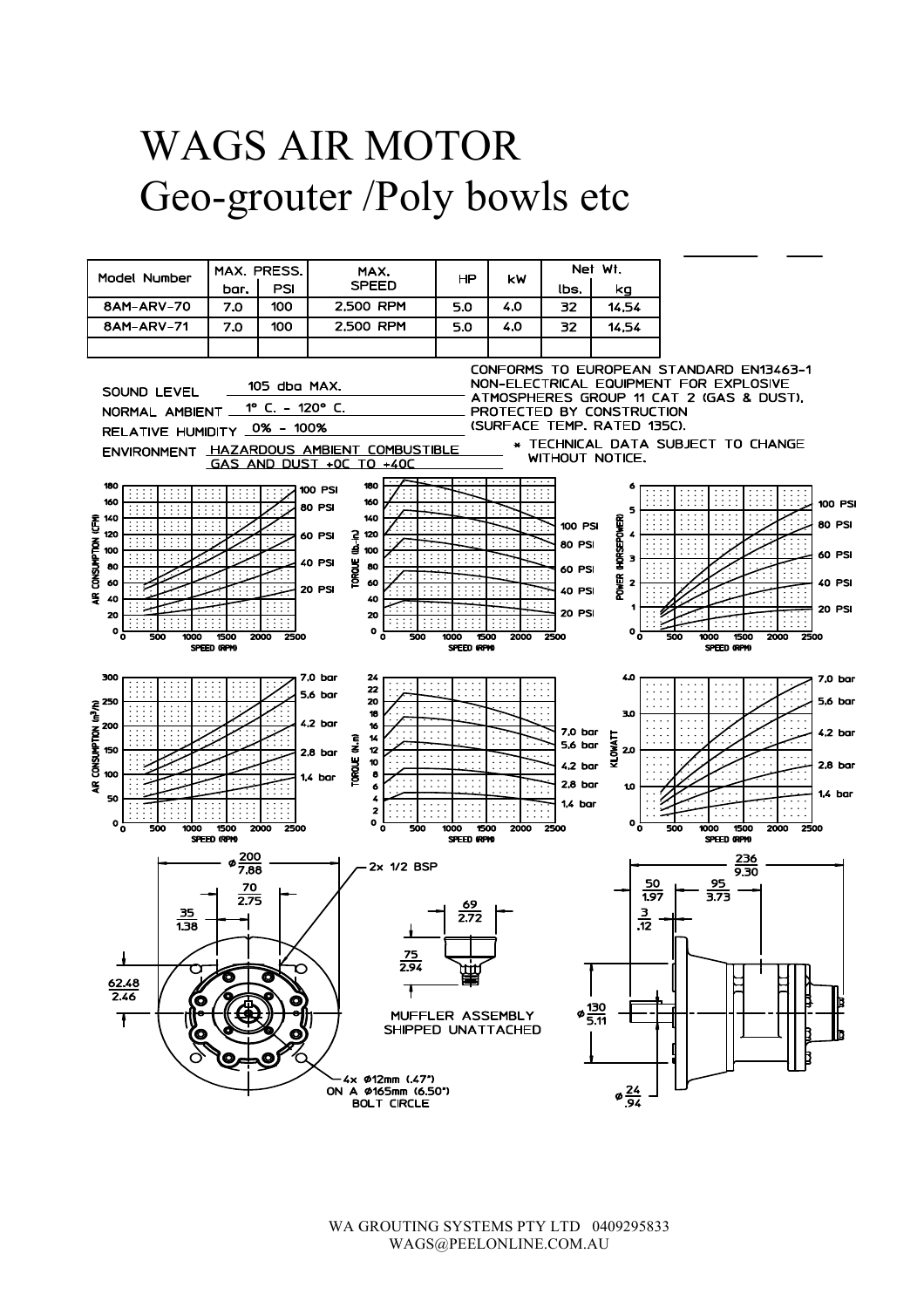**Note: Performance data represents a 4-vane model with no exhaust restriction.**

• **International Contract of the Contract of the Contract of the Contract of the Contract of the Contract of the Contract of the Contract of the Contract of the Contract of the Contract of the Contract of the Contract of t** 



**Air Consumption vs. Speed**

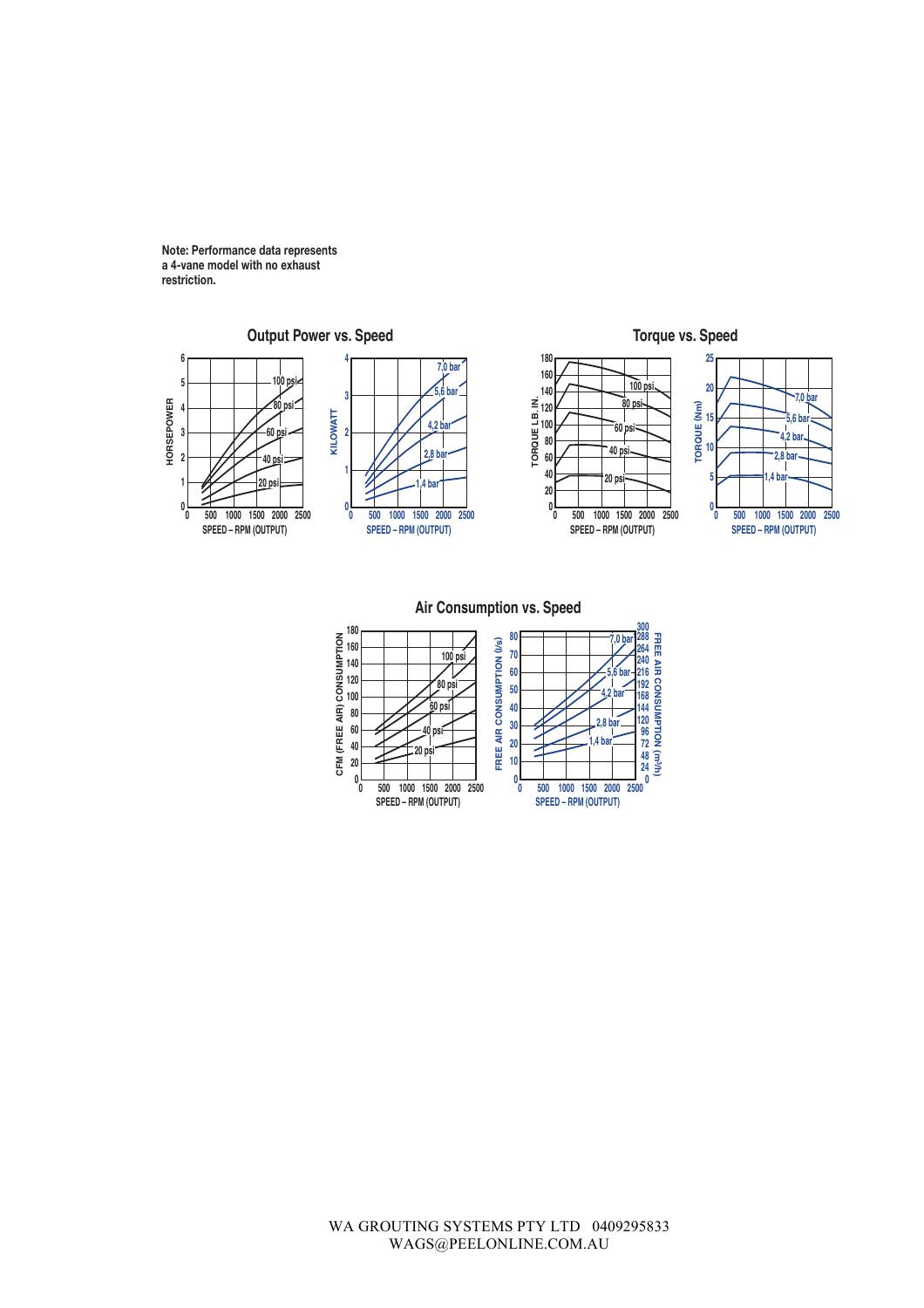### GEO-GROUTER PUMP AIR MOTOR SECTION